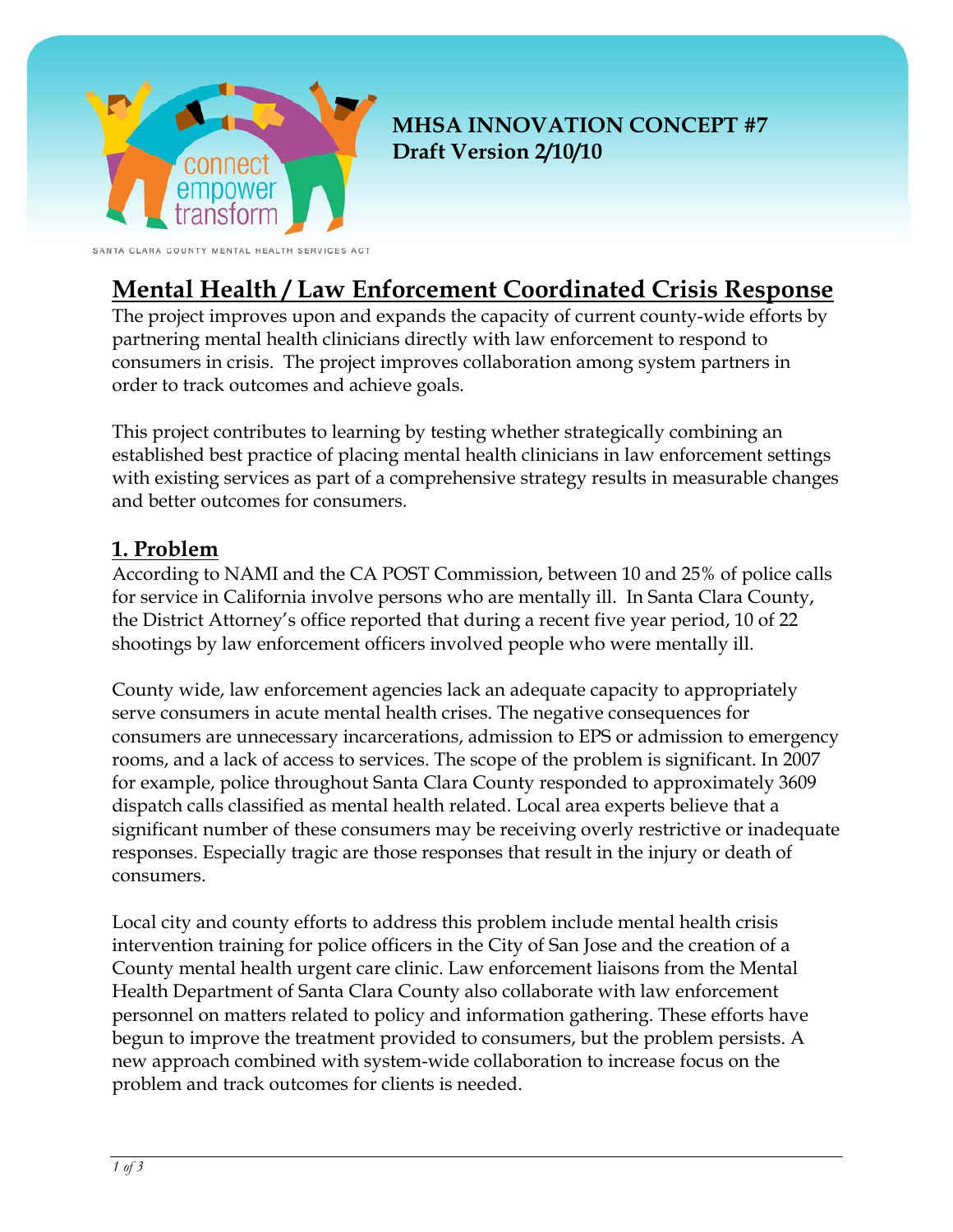## **2. Barriers**

Law enforcement personnel lack sufficient capacity to intervene effectively and appropriately with clients in acute mental health crises. Training for law enforcement officers is inadequate. Of the 1000 average total hours of training, California police academies only require six hours of on issues related to mental illness.

The mental health urgent care clinic has been underutilized by law enforcement in part because a remote location is not always the most accessible option for law enforcement responding to crises in the field. Currently, there are no mental health clinicians available to directly intervene with law enforcement personnel in the field.

Despite the significant efforts to address the problem, current programs aimed at solving the problem are fragmented and uncoordinated and lack the critical component of mental health clinicians directly placed in law enforcement settings. The failure of stakeholders to fully utilize existing resources and track outcomes combined with the missing critical component of mental health clinicians placed directly in law enforcement settings has resulted in a lack of attention to the problem and the associated will to resolve it.

## **3. Purpose**

This project adapts an existing mental health practice of placing mental health clinicians directly in law enforcement settings by strategically applying it on a smaller scale within a comprehensive strategy to achieve measurable results and better outcomes for consumers. Other communities, such as San Diego's PERT program, have achieved success by placing mental health clinicians in law enforcement settings on a large scale. This project differs by adapting the existing practice (and implementing it on a smaller scale) by strategically combining it with existing services as part of a comprehensive strategy to produce measurable results and better outcomes for consumers.

### **4. Description of Project**

The current system of services available to support consumers with mental health crises who are responded to by law enforcement includes the following components: crisis intervention trained officers, mental health administration law enforcement liaisons, and a mental health urgent care clinic available to assist in evaluation and treatment. Santa Clara County proposes adding an additional component of direct clinical expertise to the current system by placing three mental health clinicians in law enforcement settings with 7 day coverage, strategically assigned to meet peak areas of need throughout the county. The clinicians would provide assistance in the field by responding directly to crises with law enforcement and phone consultation.

Representatives from all components of the system will meet regularly to coordinate efforts and strengthen collaboration. All interventions arising from various components of the system will be uniformly tracked to determine outcomes for consumers.